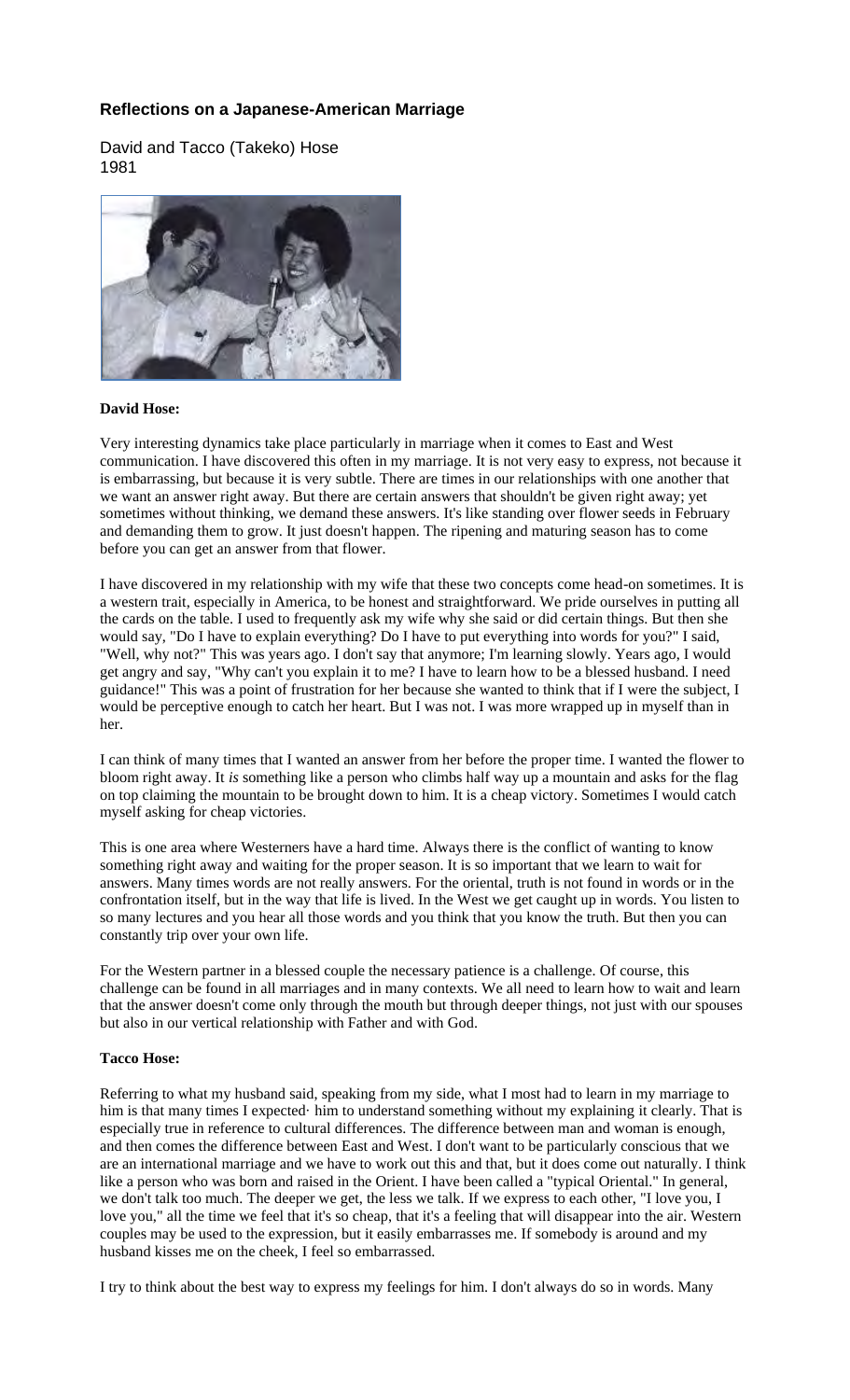times I find that I am planning to do something good for him, and I don't want to talk about it until the last minute. If I say, "Well, I just want to let you know that I have good intentions -- I am planning this!" it takes away the joy. What if I can't follow through on it? Then he will expect something good and be disappointed. You know that I make a lot of clothes. Often I see that members need clothes. I want to be able to make them, but I have to figure out my time schedule. But of course I have to measure for the size. So at the last minute, when I am sure that I can make it, I quietly tell that person.

Also, if I do something, I don't want to say it in front of other people. For example, in the Orient, if we give someone a gift, we don't want him to open it in our presence. What if he is displeased about it and we are there to see his face? We would rather just leave it and say goodbye. Just after I came to America an associate member brought a gift over. We didn't know the custom, so we just said thank you and didn't open it. Then she said, "Aren't you going to open it?" So then I caught on and opened it. Then she said, "Isn't it great!" before we could say anything!



My husband works with many people and has many members to take care of. Many times I hear him say, "Why don't we get together and have coffee sometime?" Then I watch and nothing happens. So I say, "Gee, didn't you promise that person?" Then he says, "Oh, no. It was just like a greeting!" But for me, if I say something, I feel a hundred percent responsible to do it. So if I want to take someone out, I have to figure out the time and money.

Then at the last minute I grab that person and go. I do it all the way, from the start to the finish. I try my best not to disappoint but to live up to my word. Therefore we hesitate to speak before we have assurance of doing something. Of course, we are human, so sometimes we make mistakes and have to apologize. My husband is always busy. But sometimes he says, "Tonight we will go out." So this poor wife waits all day for that moment to happen.

Then when he gets home he's wiped out and nothing happens. Then I say, "Sure, I understand how hard you have to work and respect it, but what about me? Why did you tell me if it's just wishful thinking?"

For many years I couldn't get used to this. If he says we will do something, I say to myself, "Maybe it will happen, and maybe it won't." I've had to learn to protect myself. This is a different country, a different culture. I have to understand him. I have to learn to put my thinking into words. But then sometimes, as he said, I get tired of explaining everything. I want to be understood without that. I don't know if this is a woman's nature or the Oriental nature. So it goes both ways; we are still learning.

Also, as he said, this is true in our relationship with God. We have to exercise our intuition. We may think that the Principle is presented so completely, rationally and scientifically, so we expect that what we go through can be clearly explained. But it doesn't happen that way. Many times God is silent. But we shouldn't feel abandoned, because the time will come when God will explain it in His own way. I think that God sees more in our position of blessed couples than we can comprehend. That is why whatever Father does through us has so much meaning. But many times we don't catch it; we don't understand that we are caught in a very special situation.

In 1975 many wives went to Barrytown to a workshop and from there became IW's. Our children were in a nursery in Barrytown. During the workshop Father came many times to speak to the trainees. Father showed great concern for the trainees, but didn't visit the children, who were very close. I'm sure that even though they didn't say anything, many people wondered about this. But Father always assured us that he understands everything. He does know what we are going through, what we are sacrificing. Many times he speaks strong words in public about sacrifice and the formula course, etc. But he is different in private. At that time in Barrytown I had occasion to serve him in his room and he always asked about my children. In private, he is always comprehending what we have to go through as humans, not just as heavenly soldiers.

Also, those part of the 43 couples blessing in Japan were separated for a long time. When they finally did